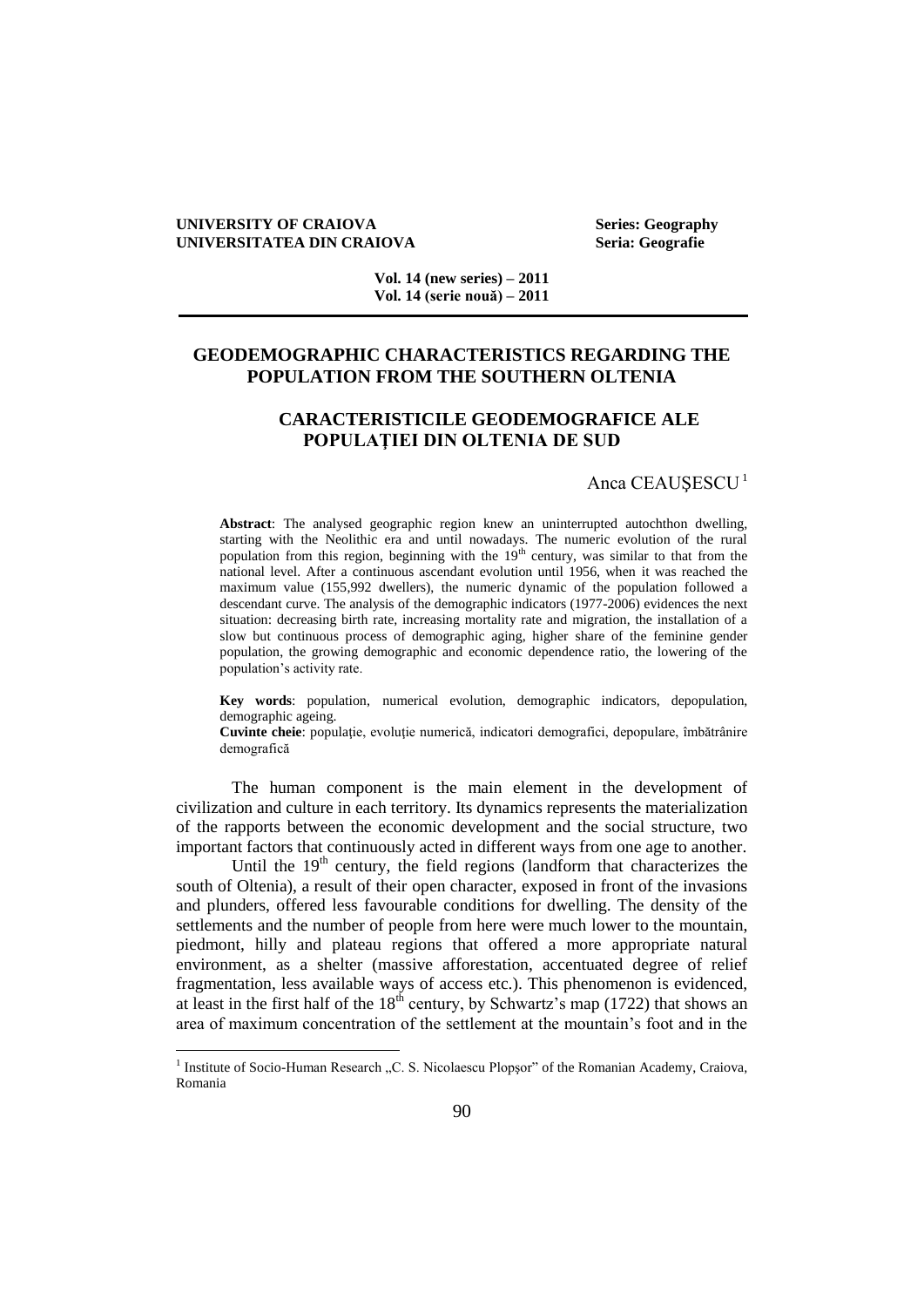sub-Carpathian depressions, followed by a gradually decreasing of their number towards the Danube.

Yet, it must be mentioned the fact that in the field regions also, with a high degree of afforestation (the north of the Wallachian Plain and the valleys of the main rivers, the last being considered real "natural citadels"), the human communities established durable settlements, where they created a civilization and a specific traditional culture.

In the first part of the  $19<sup>th</sup>$  century, after the retreat of the Ottoman power and the signing of the Treaty of Adrianopole (1829), when the commerce along the Danube and the Black Sea was liberalized, the field regions started to be more intensely populated. Through their content, the actions of extension of the agricultural lands by afforestation and fallowing of the steppe "led to changes, greater than in all the anterior periods".

Although the Băileşti Plain (sub-unit of the Oltenia Plain, studied in the present paper) known, along time, an uninterrupted autochthon dwelling, starting back in the Neolithic era and continuing until nowadays, a more clear and exact geodemographic analysis can be done no later than the beginning the  $19<sup>th</sup>$  century, when the informational sources, the written and cartographic documents have a more precise content. As in this geographic area the rural population represents the majority (56 villages and only 2 towns) we aimed at rendering its geodemographic characteristics.

In the second half of the  $19<sup>th</sup>$  century, the social, political and economic events (The Union of the Principalities from 1859, The Independence War from 1877-1878, The Rural law from 14/26 of August 1864 etc.) produced important economic-social transformations, but also changes as regarding the population fluxes. In the entire country it was registered a positive dynamics in the population's number in the region that we studied as well, where the population had reached (in 1892) a number of 98,912 dwellers, from which 96,142 dwellers were in the rural region. Later, during the  $20<sup>th</sup>$  century and he beginning of the next century, the field population registered a dynamics determined by the political and socio-economic events, following the demographic tendencies that existed at the national level. Among the rural population, the analysis of the statistic data shows a positive dynamic until the  $5<sup>th</sup>$  decade of the last century, followed by a negative trend that had been lasting up until now (Table no. 1).

Thus, at the beginning of the  $20<sup>th</sup>$  century, at the census from December 19<sup>th</sup> 1912, in the Băilești Plain, there were 136,897 dwellers, from which the rural population represented 129,889 dwellers (94.9% from the plain's population). By comparing it with the end of the  $19<sup>th</sup>$  century (1892) we notice an important numeric growth, in only 20 years the rhythm of growth being of 26%. The absolute growth, for the entire field region, was of 38,685 dwellers, and for the rural population, of 33,747. Between 1912 and 1930, the rural population registered a numeric diminishing, with 1,954 persons (the growth rate being of -1.5%) which was caused, among others, by the human lives loses from the First World War and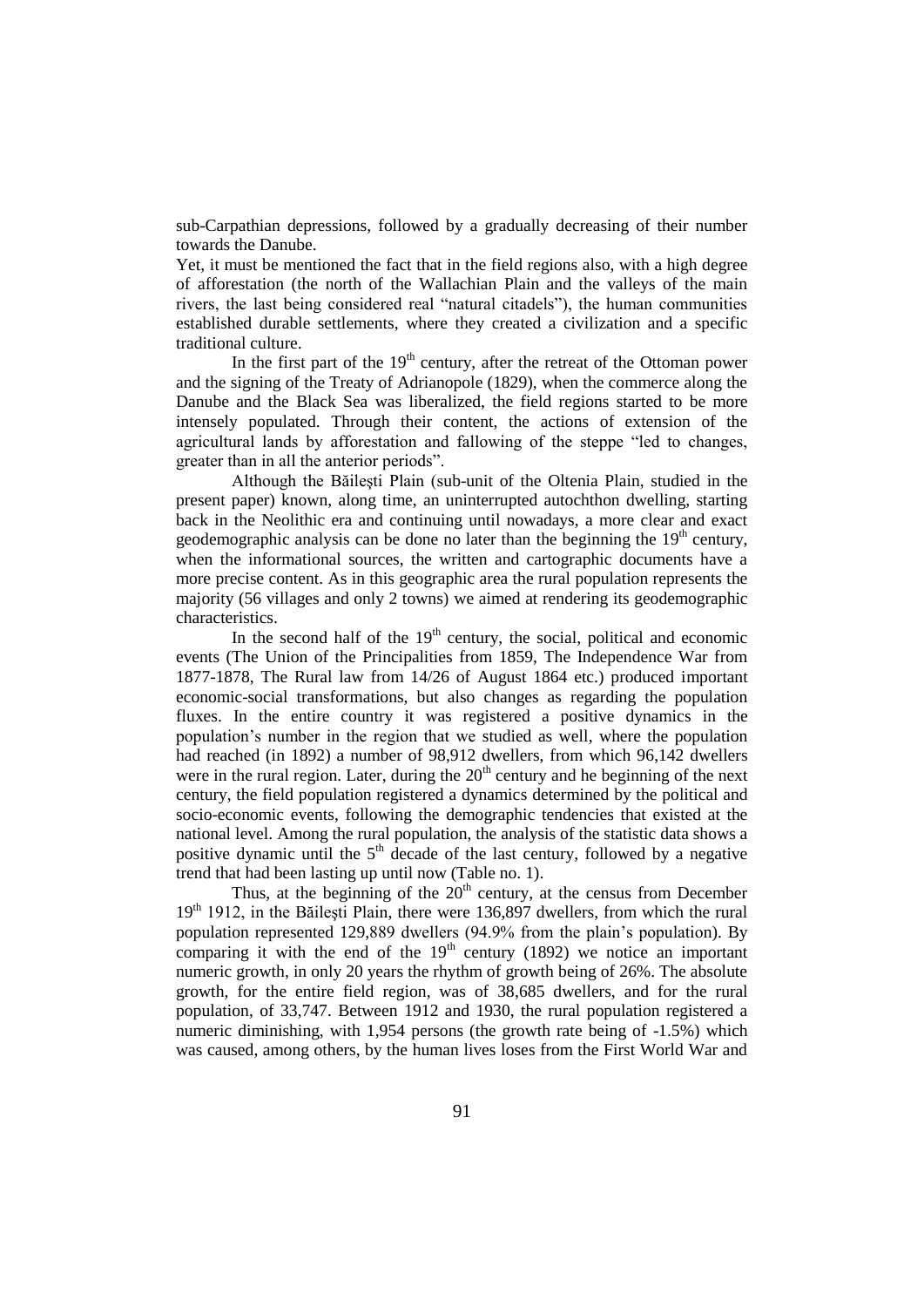by the transformation of some rural localities in urban communes: Pleniţa (in 1925) and Băileşti (in 1926) – Fig. 1.

## **Table no. 1**

| Year | <b>Rural population</b><br>(total) | <b>Absolute</b><br>growth<br>(no. of persons) | <b>Growing rate</b><br>(%) |  |  |
|------|------------------------------------|-----------------------------------------------|----------------------------|--|--|
| 1912 | 129,889                            |                                               |                            |  |  |
| 1930 | 127,935                            | $-1954$                                       | $-1.5$                     |  |  |
| 1941 | 141,931                            | $+13,996$                                     | $+10.9$                    |  |  |
| 1948 | 141,147                            | $-784$                                        | $-0.5$                     |  |  |
| 1956 | 155,992                            | $+14,845$                                     | $+10.5$                    |  |  |
| 1966 | 145,938                            | $-10,054$                                     | $-6.4$                     |  |  |
| 1977 | 139,867                            | $-6,071$                                      | $-4.1$                     |  |  |
| 1992 | 118,200                            | $-21,667$                                     | $-15.4$                    |  |  |
| 2002 | 112,877                            | $-5,323$                                      | $-4.5$                     |  |  |
| 2006 | 107,684                            | $-5.193$                                      | $-4.6$                     |  |  |

| The numeric evolution of the rural population from the Băilești Plain (1912-2006) |  |  |
|-----------------------------------------------------------------------------------|--|--|
|                                                                                   |  |  |



 **Figure 1. The numeric evolution of the rural population from the Băileşti Plain (1912-2006)**

It follows a stage (1930-1941) of flourishing in terms of the number of dwellers, with a growth rate of 10.9%, the absolute growth being of 13,996 dwellers. The maximum number, of 155,992 dwellers (86.5% from the field's population), was reached in 1956, the growth rate, as compared with 1948, registered the value of 10.5%, while at the entire country's level was of 1.1%. The relative political and economic stability, the surpassing of the famishing years, the straightening out of the birth rate and the reducing of the mortality can explain the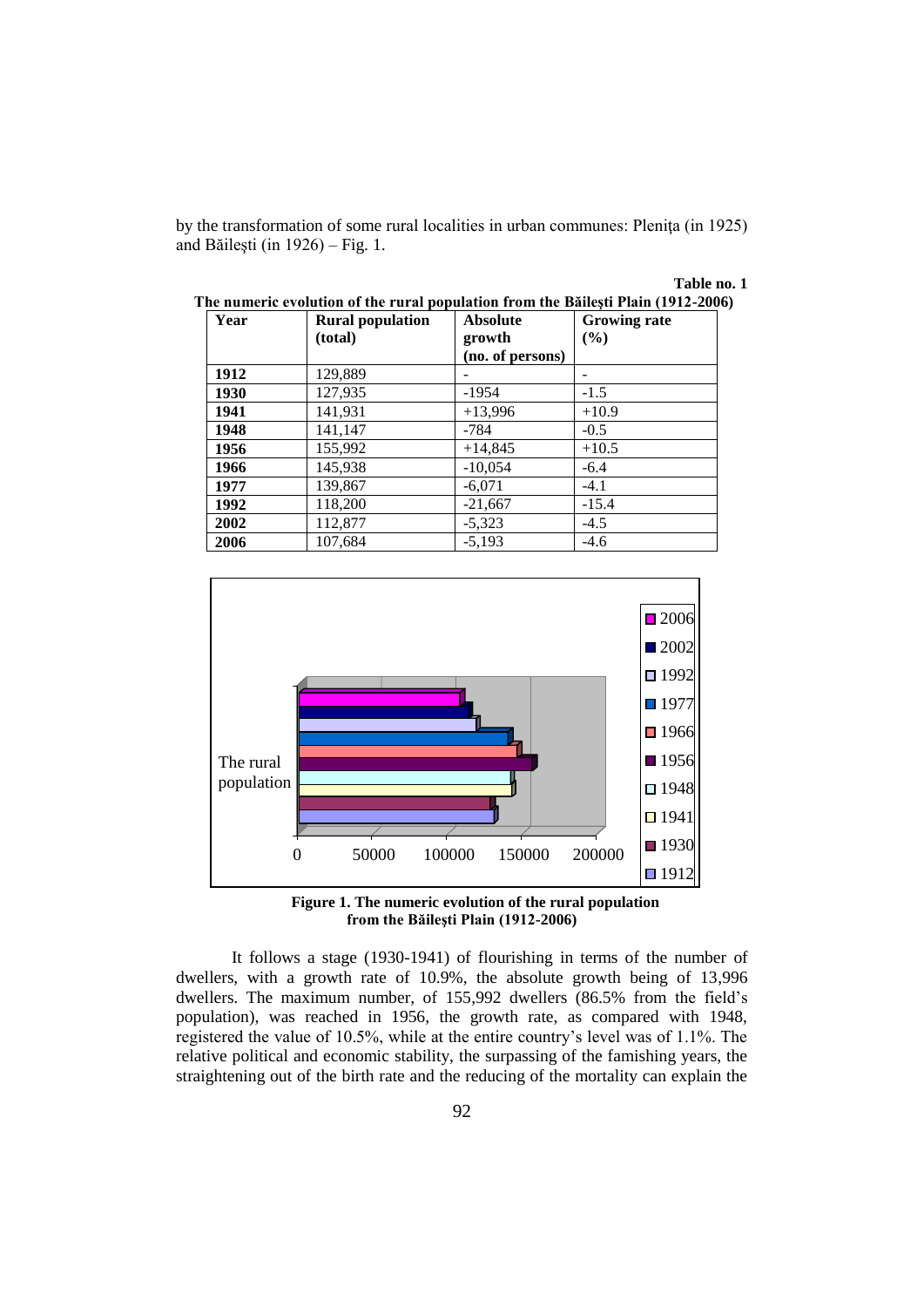high demographic rate. A special contribution to the numeric growth of the population also had the definitive migrations from other regions of the country, as a consequence of the appropriation process, the extension of the arable land and the development of agriculture.

In the next period, in the field's rural environment it appeared an obvious demographic decrease, in the same time with the growing of the urban population. Thus, between 1956 and 1966, it was registered a diminishing of the rural population with 10,054 dwellers, 6,071 dwellers during 1966-1977, 21,667 dwellers between 1977-1992 and 10,516 dwellers in the next interval, until 2006. To the numeric decrease of the population it contributed both the dynamics of the demographic indicators (regressing birth rate, mortality rate and increasing migration) and especially the administrative-territorial reorganization from 1968, when 4 rural settlements (Basarabi, Golenti, Ciupercenii Vechi, Balasan) were included in the administrative area of the towns Calafat and Băileşti. In addition, the agricultural profile of the area, the attracting of the labour from the rural regions towards the heavy industrialized cities, determined a negative migratory result. Even if after 1997 it can be observed a migration from the urban area to the rural one and a diminishing of that from the village to the city, the rural population continues its decrease. In the same time, the feminization phenomenon of the population, the demographic ageing and the modifications in the socio-economic structure of the country after 1990 also constitute important factors that contributed to the descending of the demographic curve. The number of the dwellers from the villages decreased from 129,889, in 1912, to 107,684 dwellers in 2006, when it is registered the lowest number of the rural population from the field region.

Analysing the numeric evolution of the population *at the village level*, during 1912-2006, there can be identified territorial disparities, manifested, on one side, through the growth in the number of dwellers, in some settlements and, on the other side, through the standstill or the decrease of their number in other settlements. 29 villages from the 52 that existed, for which the statistic information is complete, registered a diminishing regarding the population's number with values encompassed between -2.01% and -49.3%. They represent an area in the northern half of the field and in its southeastern region.

The regions most affected by this phenomenon were the settlements Bistreţ and Boureni and few more villages from the north of the field, where the population dwindled, in 2006 as compared to 1912, with 15-40%. A standstill or a lower decrease in the dwellers' number can be noticed in the north of the plain, in the perimeter of the localities Galicea Mare – Perişor – Cioroiaşi and in its western side, between Cearângu and Maglavit. On the other side, in the south of the plain it started to take shape an area with a positive demographic evolution that includes villages situated along the Danube, in the areas with fertile land and developed agriculture. Here, the growth reached between 10% (Smârdan, Piscu Nou, Rast, Poiana Mare, Negoi) and over 100% (Desa, Catanele Noi).

The modification of the demographic volume was, in a high percentage, the result of the evolutionary direction of the natural moving and of the migratory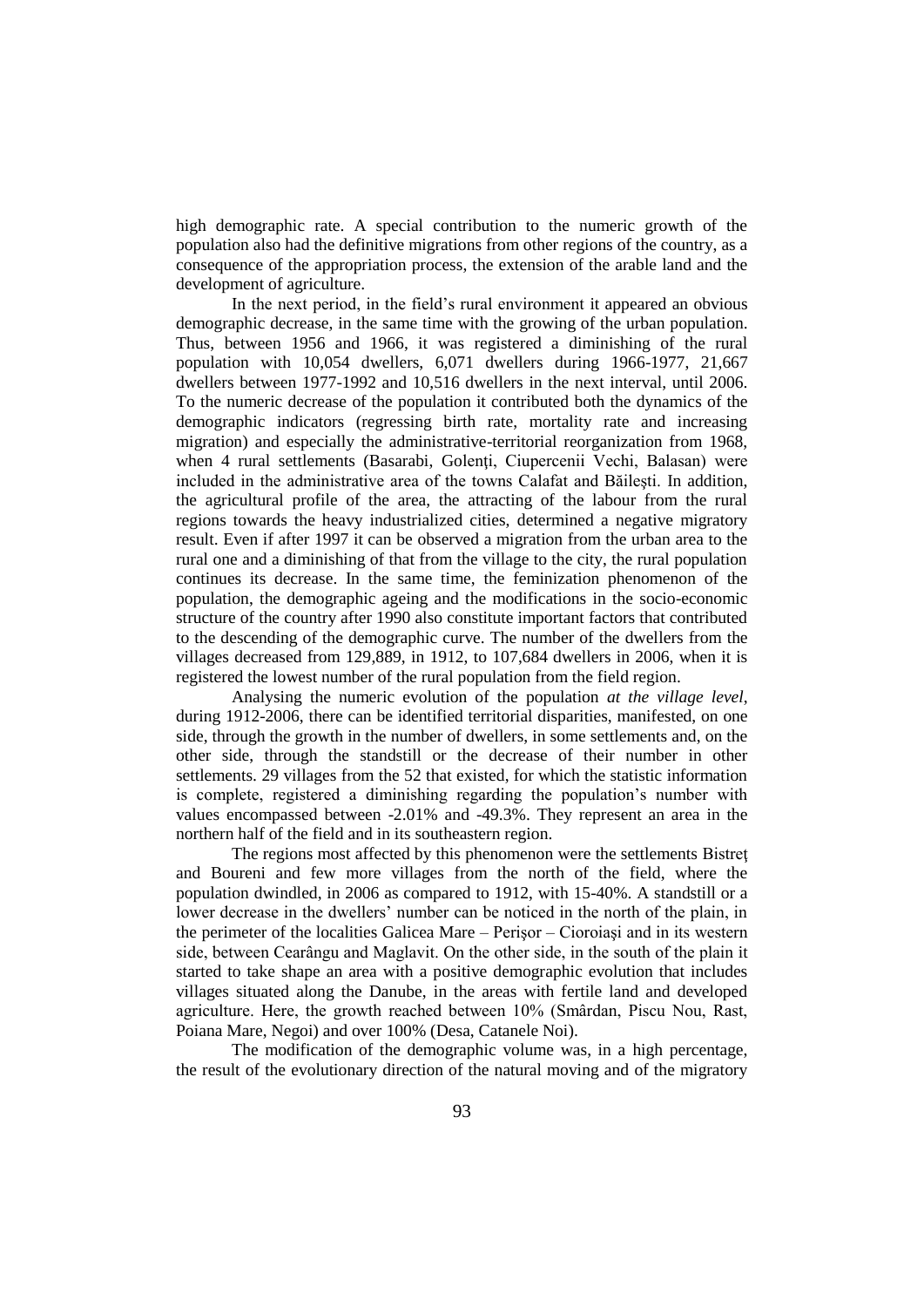one, in tight correlation with the evolution of the society and its socio-economic development during various historical periods.

The natural growth of the population from the Băileşti Plain was constantly reduced, having values lower to the national average. If until the beginning of the 1960s it was continuous, later, the technological, cultural, educational, etc. implementations left their marks on the demographic behaviour. Gradually, it begins to be installed the less numerous family model of the urban civilization. From positive values, in 1977, of 2.9‰ (three times smaller than the national one) it passed to negative values, -11.4‰, in 2006 (Fig. 2).



**Figure 2. The dynamics of the population's natural growth (1977-2006)**

The phenomenon was sustained by the ratio between the birth rate and the mortality rate, which knew different evolutions. *The birth rate* had a maximal point in 1977, of 15.7‰ (lower to the country's average, of 19.6‰). Most of the communes had high and medium values of the birth rate (13-19‰), with very high rates also, of 22.2‰ (Punghina) and 22.1‰ (Unirea). After this year, it can be noticed a decreasing tendency of the birth rate that will be accentuated in the next period, reaching 14.3‰ in 1985, 9.6‰ in 2002 and 8.4‰ in 2006 (value lower than the national average, of 9.9‰ and the Dolj district average, of 8.7‰). In 2006, the values of this indicator were between 20.1‰ (Negoi) and 1.7‰ (Galiciuica), no less than 17 communes registering values lower than 8‰. The average value of the birth rate, for the entire studied interval (1977-2006) was of 11.7‰. At the territorial level, the highest indexes were registered in some settlements from the north-west and south of the plain: Negoi (17.3‰), Punghina (15.7‰), Desa (14.7‰), Caraula (14.1‰). The northeastern side (including the communes Cioroiaşi, Galiciuica, Întorsura, Perişor) and the southwestern one (with the communes Ciupercenii Noi, Maglavit, Seaca de Câmp) are shaped as areas with low values of this parameter (below 10‰).

The more and more reduced natural growth that installed in the plain rural region after 1975, is also justified through the high numbers of *the mortality rate*. Because of the high and constantly growing values of this indicator, for most of the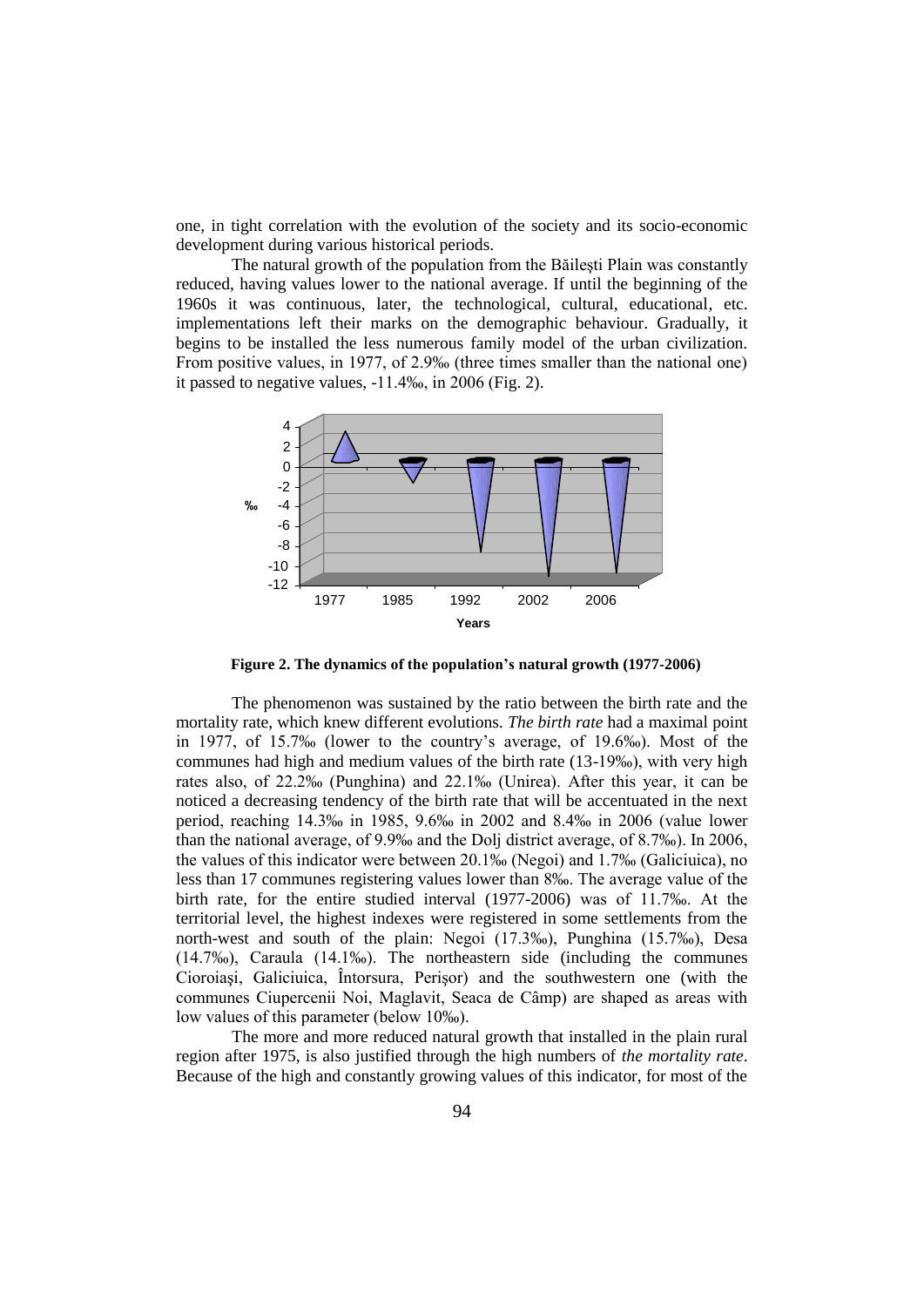communes within the plain, even if it was registered an improvement of the living conditions, the mortality rate, during 1977-2006, continued to have an ascendant trend. Thus, if in 1977, in neither of the field localities there were registered values over 24‰, in 2006, seven localities exceeded this threshold: Afumati (24‰), Cioroiaşi (24.1‰), Perişor (24.2‰), Obârşia de Câmp (24.5‰), Giubega (25.1‰), Seaca de Câmp (26.2‰), Izvoare (31.1‰). As regarding the average index of the mortality rate, on the entire period (1977-2006), it was of 18.2‰, because of the very high values from 1992 and 2002. From the territorial point of view, the highest average mortality rate was registered in most of the settlements from the north and the east of the plain (over 19‰), all of them being affected by the demographic ageing phenomenon. In the south, the communes located along the Danube (Ciupercenii Noi, Desa, Negoi, Piscu Vechi, Poiana Mare, Rast) evidenced through a lower mortality rate for the last 29 years (below 17‰).

To the numeric diminishing of the population from the Băileşti Plain, it also contributed *the territorial mobility of the population*. In the structure of the migratory fluxes, for the interval 1977-2006, it is noticed the numeric preponderance of the persons who left. The reduced capacity of the rural economy to generate working opportunities and a proper remuneration encouraged the labour exodus towards economic developed regions, therefore producing disequilibrium and even depopulations in the territory. The major political and economic changes from the second half of the  $20<sup>th</sup>$  century (the collectivization, the forced industrialization from the sixties and eighties, the urban development) had negative and long lasting consequences on the rural area. As a matter of fact, the profound transformations from the legislative system, such are both the free circulation of people and the collapse of the living standard, constituted the premises in the accentuation of the international migration. After 1995 and especially after 2000, the main motivation becomes the economic one, manifested through the temporary external migration to working. The regaining of the property in the nineties and the economic crisis of the urban centres could be found in the rural region under different presentations and variable relations between departures and arrivals. The demographic decline continued but it diminished in some way.

On the whole, the average rate of the departures had high values, registering two peaks: at the end of the 1970s (19.6‰, in 1977) and in the first years after the revolution from December 1989 (16.6‰, in 202), once with the reopening of the possibility regarding the establishing of the domicile in a city and with the liberalization of the population general mobility.

"Starting with 1977, the urban-rural component becomes, maybe for the first time in Romania's contemporary history, the main migration direction". It is actually about a phenomenon of resettling concerning the migratory fluxes, started in the last decade of the past century and not by a sudden reorientation occurred during the last years.

The statistical data for the interval 1977-2006 show that the rate of the arrivals from the Băileşti Plain had an ascendant dynamic, from 8.2‰, in 1977, to 17.6‰, in 2006, with a maxim point in 2002, of 19.1‰ and with a minimum in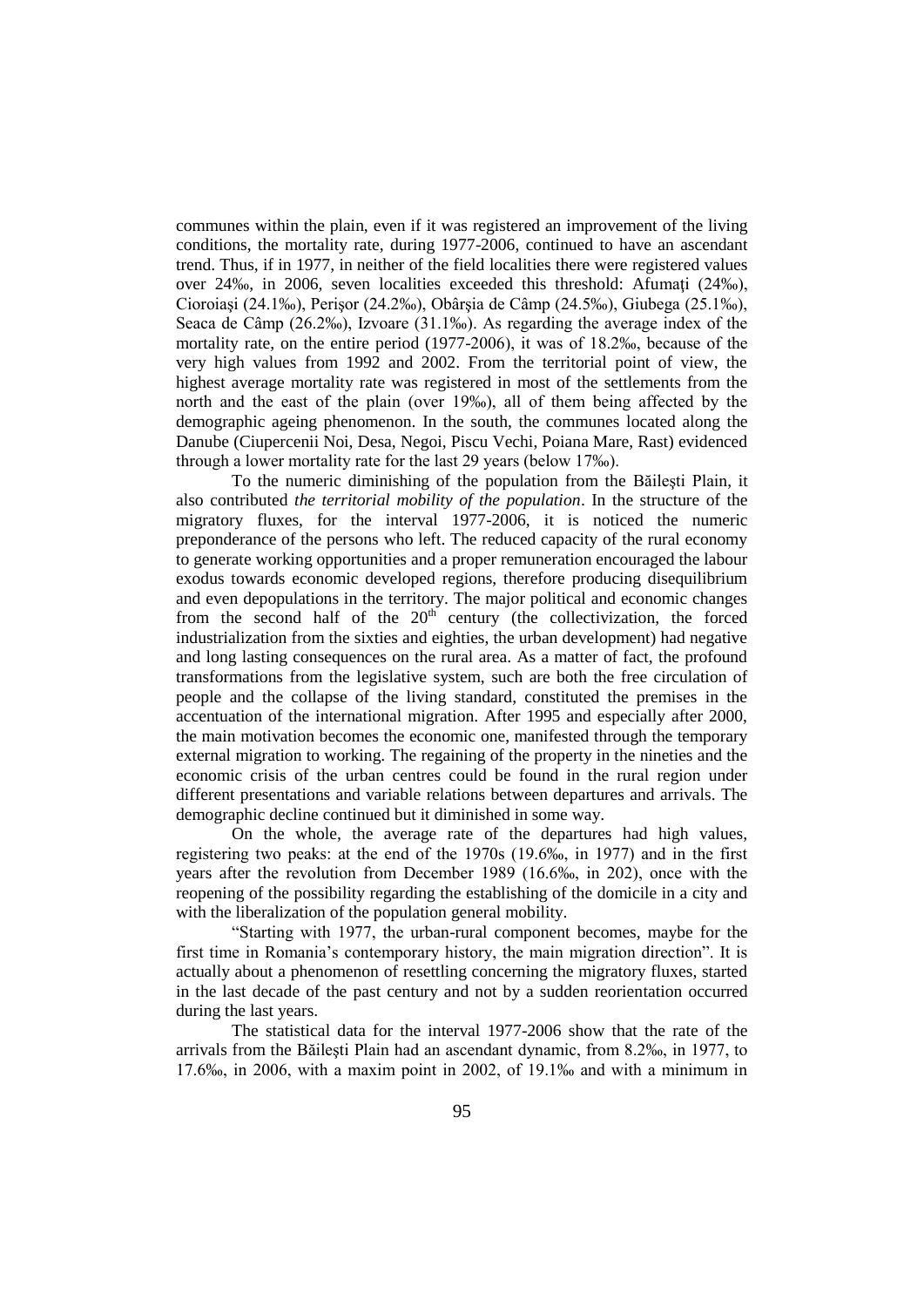1985, of 3.7‰. The rural localities from the analysed space reach the lowest values of the immigration rate in the eighties. 20 communes registered values below 5‰ and among these, 4 were below 1‰: Lipovu (0.8‰), Caraula (0.6‰), Dârvari (0.5‰), Cioroiaşi (0.3‰). It is the time when the urban localities register very high values of the immigration rate (Calafat 21.1‰).

The year 1990 that was marked by powerful transformations in the political and socio-economical life of the country, constituted the start for a renewal of the arrivals in the rural localities. The loss of the jobs (especially in industry), the more and more expensive city life and the retirements made that the urban-rural migration gain importance in the structure of the migratory fluxes. The phenomenon was also facilitated by the adopting of The Landed Fund, in 1991, many of the city dwellers returning in the rural region, where they had small land properties. The maximum point as regarding the average point of the immigration on communes was reached in 2002 (19.1‰), when three communes registered values over 30‰: Seaca de Câmp (31,9‰), Negoi (32,8‰), Radovan (33,5‰) and other 19 administrative unities, values of over 15‰. The phenomenon is explicable through the massive dismissals in the urban region industry, fact that unleashed an inversed migration (urban-rural), sustained also by the clarification of the landed situation. Soon after 1989, when Romania "opened its frontiers", allowing the free circulation of the citizens, flourished the abroad migration phenomenon. The main motivation was the economic one. After the accentuation of the unemployment rate, phenomenon generated by the restructuration of the industry, by the lack of opportunities on the internal market of the labour and of an extremely low waging system, this phenomenon, preponderantly circulatory, intensified.

The dynamic of the demographic phenomena determines changes in *the structure of the populations on age and gender groups*, with important implications on the economic activities, the demographic indicators and on the social phenomenon. On the entire rural population from the field, this structure reflects a slow but continuous process of demographic ageing and a greater share of the feminine gender population.

The age groups had different evolutions. Thus, the share of the younger population continuously decreased, from 21.1% in 1977, to 16.8% in 2002 (a reduction of 4.4% in 25 years). Concordantly, the share of the old group increased (from 60 years and over) from 20.7% in 1977, to 30.8% in 2002 (growth of 10.1% in 25 years), which reflects in the modification of the general mortality rate (table no. 2, Fig. 3). It can be observed that the growing rhythm of the old group overtook that of the young population decrease.

*The demographic ageing index* had a growing general tendency, from 0.7 in 1966, to 1 in 1977, 1.7 in 1992 and 2 in 2002. At the village level, in 2002, the values of this indicator oscillated between 0.8 (Catanele Noi) and 5 (Brânduşa). 9 villages, situated in the east and north-west of the plain, have a high demographic ageing degree, registering values of the index of over 3 and 19 villages, also occupying areas in the east and west of the field, confronted with a moderate demographic ageing (values between 2.1 and 3). A 48.2% percentage from the plain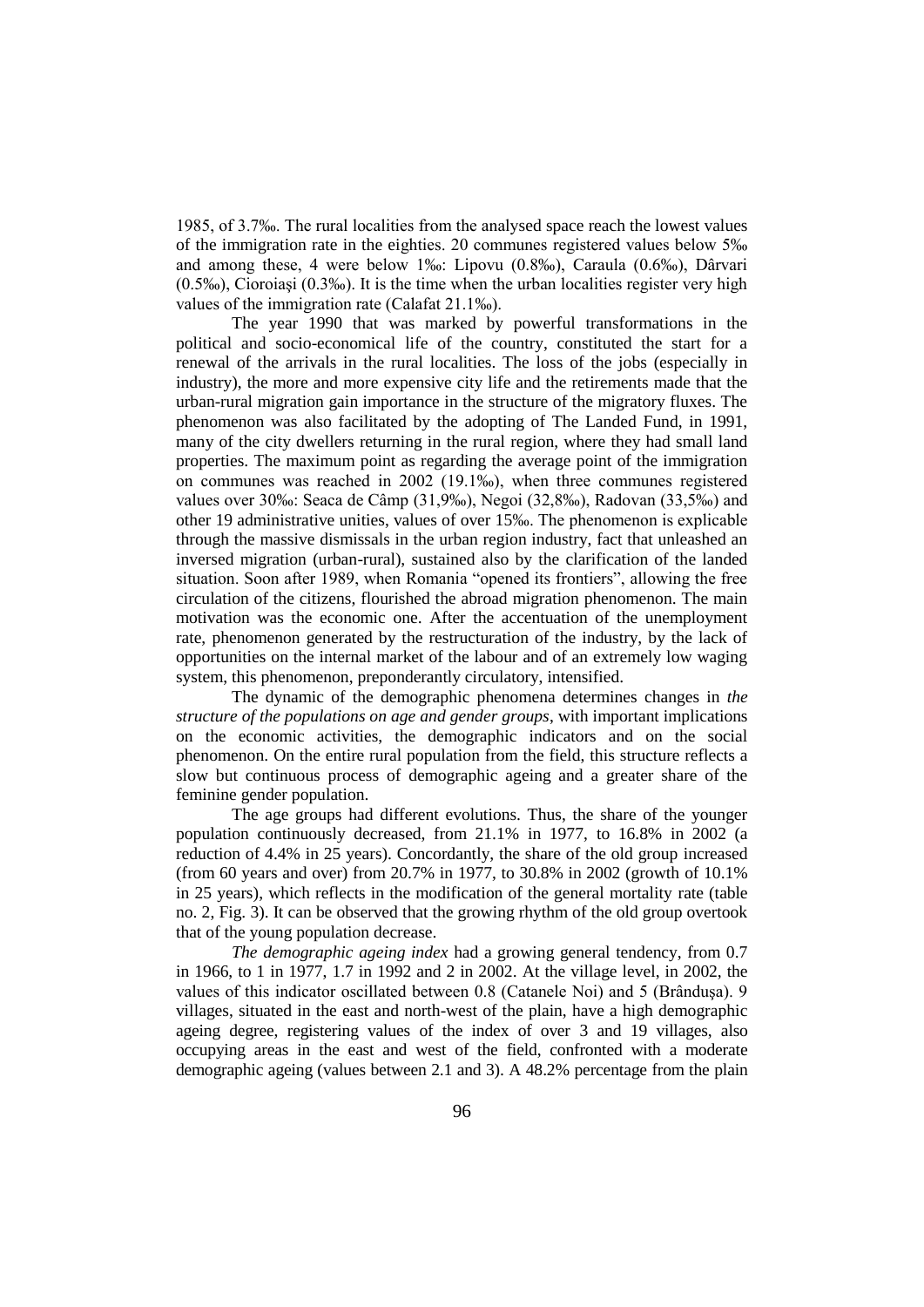villages (27 villages), located mainly in the south of the analysed locality, have values of the index between 1.1 and 2, denoting a low demographic ageing, while only one village (Catanele Noi) is not affected by this phenomenon (Fig. 4).

#### **Table no. 2 The evolution of age groups structure of the population from the Băileşti Plain**

|              | The evolution of age groups su acture or the population from the Dancytr Flam |               |        |               |        |               |                                  |               |        |               |        |               |
|--------------|-------------------------------------------------------------------------------|---------------|--------|---------------|--------|---------------|----------------------------------|---------------|--------|---------------|--------|---------------|
| <b>Group</b> | Total population                                                              |               |        |               |        |               | Total feminine gender population |               |        |               |        |               |
|              | 1977                                                                          |               |        | 1992          | 2002   |               | 1977                             |               | 1992   |               | 2002   |               |
|              | no.                                                                           | $\frac{0}{0}$ | no.    | $\frac{0}{0}$ | no.    | $\frac{0}{0}$ | no.                              | $\frac{6}{9}$ | no.    | $\frac{0}{0}$ | no.    | $\frac{0}{0}$ |
| $0 - 14$     | 31.439                                                                        | 21.2          | 21.658 | 17.3          | 20.170 | 16.8          | 15.169                           | 48.2          | 11.447 | 52.8          | 9.718  | 48.1          |
| 15-59        | 86.294                                                                        | 58.1          | 68.499 | 54.6          | 62.627 | 52.3          | 43.252                           | 50.1          | 32,500 | 47.4          | 30.411 | 48.5          |
| $\geq 60$    | 30.678                                                                        | 20.7          | 35,263 | 28.1          | 36.931 | 30.8          | 17.274                           | 57.7          | 19.047 | 54            | 20.734 | 56.1          |





**Figure 3. The structure of the population on age groups in 1977 and 2002**

The ageing of the population leads to the growing of *the demographic dependence ratio*, denoting the pressure exercised by the inactive groups (0-14 years old and over 60 years old) on the active population (the adult population). In 2002, on the village level the values oscillated between 680‰ (Castrele Traiane) and 1.583‰ (Brânduşa). High values of the dependence relation (over 1100‰) were registered in 12 concentrated villages, especially in the south-west of the plain; in 17 villages, most of them in the east of the plain, the demographic dependence relation was between 1,000 and 1,100‰ and in other 20 villages from the south and the west of the plain, the values were smaller (800-1,000‰). Only in six villages, dispersed in the north, centre and south-west of the studied unit, this indicator had very low values, under 800‰. Taking into consideration the changes that occur at the level of the population's age groups structure, the future tendency regarding the evolution of the demographic dependence ratio is growing.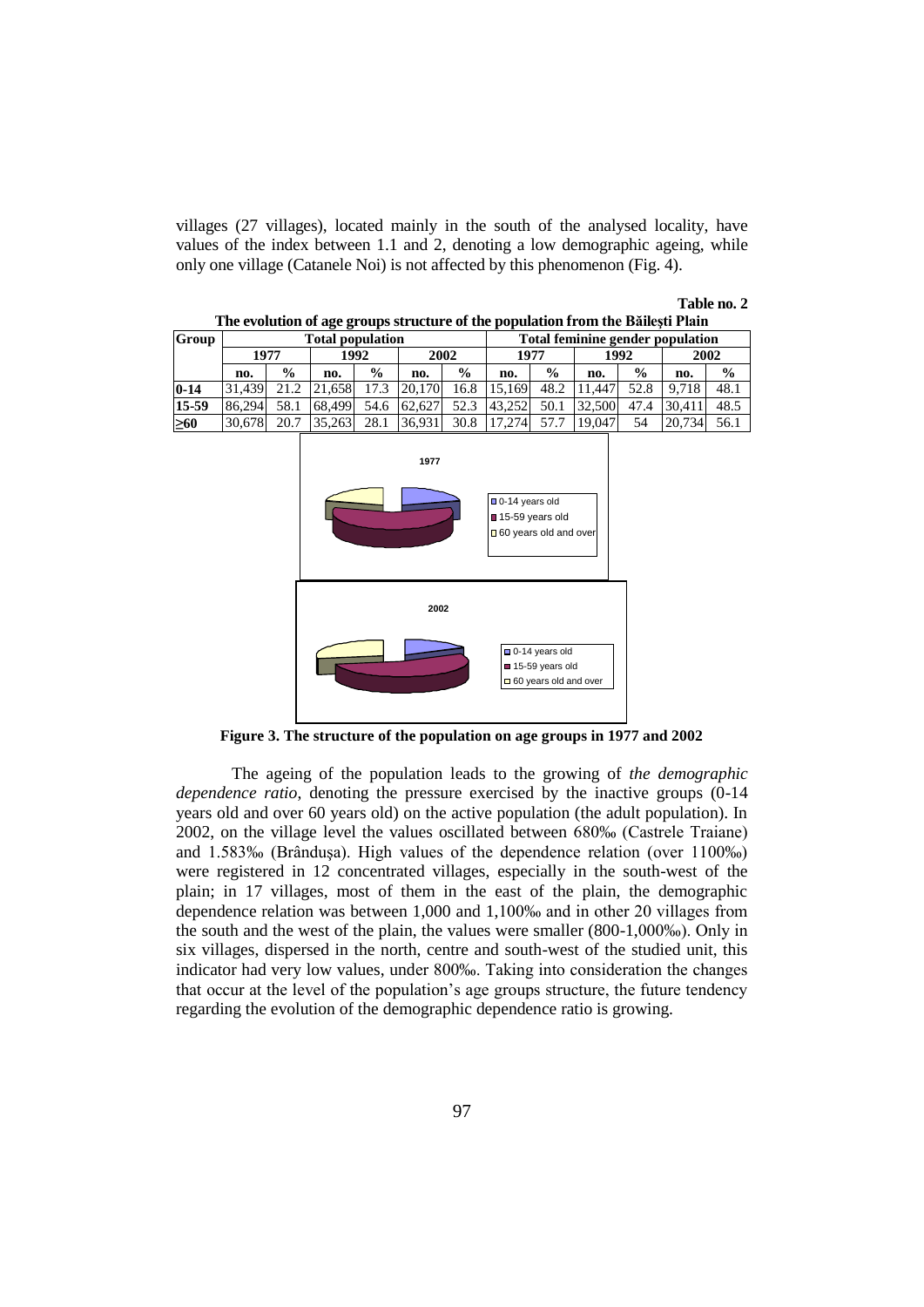

**Fig. 4 The share of the villages according to the demographic ageing index (2002)**

After the numeric decrease of the population from the studied unit, it can also be noticed a diminishing of the feminine population in the total number of the population, although the feminine gender continues to represent the majority. *The feminine ratio*, calculated by comparing the total number of women with the number of men, was, for the interval 1977-2006, 105.9, resulting 105.9 feminine gender persons to 100 masculine gender persons. In all the years when the analysis was made, the values remained supraunitary  $(>100%)$  in most of the localities, while in 2006, 5 localities were subunitary: Giubega, Motăței, Rast, Siliștea Crucii, Unirea. The number of the administrative unities where the feminine index registered high values (over 108.1%), reduced gradually, from 10, in 1977, to 3, in 2006, evidencing the tendency of balancing the share of the two genders. In the Băileşti Plain it is also confirmed the statistic rule according to which, although there are always born more masculine gender persons (105-106 masculine gender persons to 100 feminine gender persons), depending on time (age), the ratio does not speak in their favour. The higher mortality among the old persons of masculine gender, cumulated with the fact that women live more, leads to the feminization of this group. A feminization can also be found for the group 0-14 years old, in the communes Afumaţi, Caraula, Cioroiaşi, Obârşia de Câmp, Pleniţa and Punghina, and also at the adult group, of 15-59 years old, in the communes Izvoare and Lipovu.

On age groups, this ratio is under 100 to the young and adult groups (97.5 and 95), while at the old group, the values favour the feminine gender population (127.6).

Directly, the demographic indicators (the total population, the structure on age and gender groups, on social environments, etc.) correlated with economic activities, condition the socio-economic structure of the population. At the level of this structure, there were registered important mutations. The active population knew, along the last decades, a continuous decrease, from 81,420 persons (in 1977), representing 54.9% from the entire population, to 58.965 persons (in 1992), representing 47% and 51,960 persons (in 2002), representing 43.4% from the entire population. In the same time, the share of the inactive population had an opposed dynamics: 66,991 persons (in 1977), representing 46.1% from the entire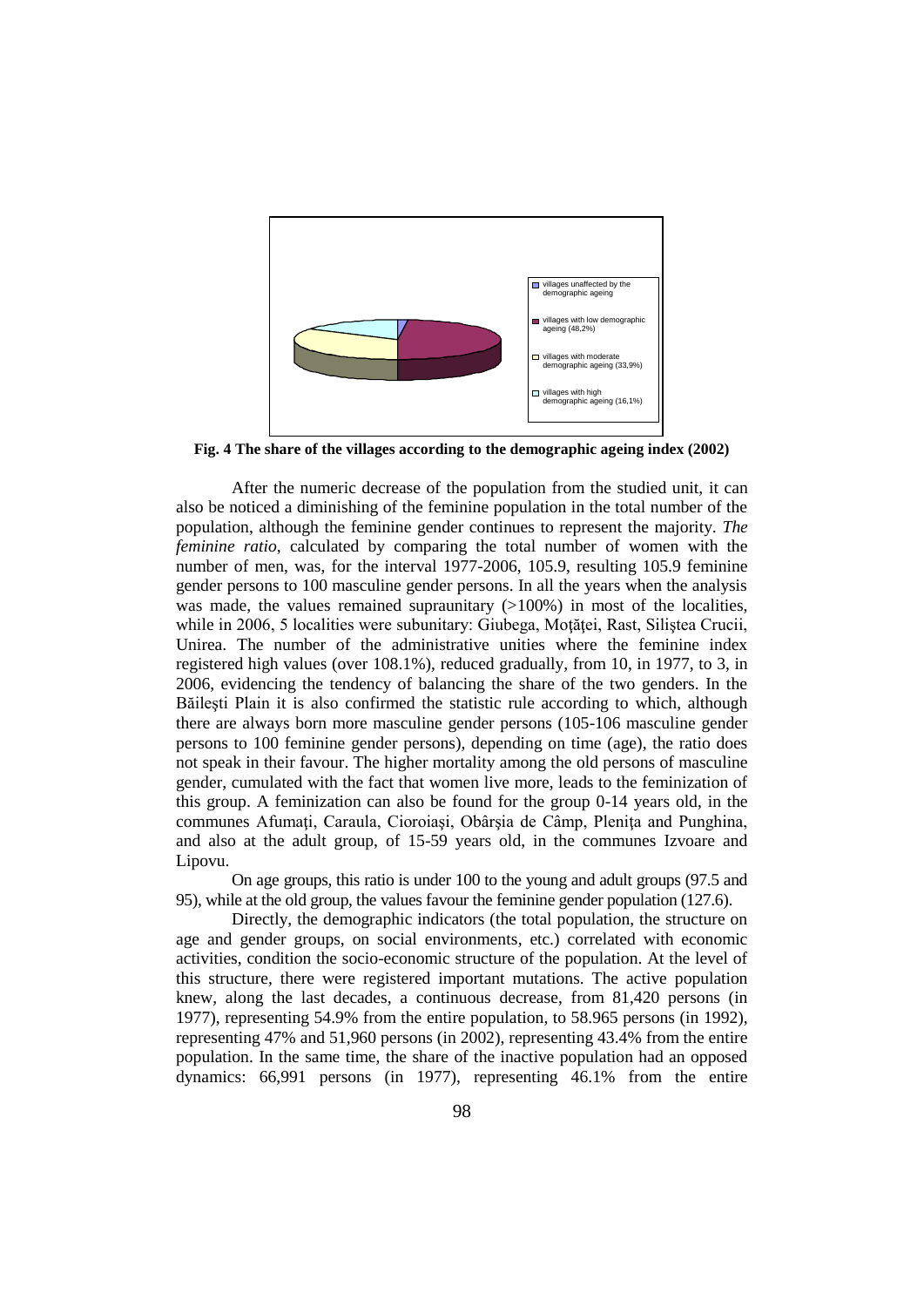population, 66,414 persons (in 1992), representing 52.9% and 67,778 persons (in 2002), representing 56.6%.

From the analysis of the distribution and share of the active and inactive population in 2002, we can notice the difference between the two categories of population that grew very much. Generally, the rural localities have low values, below 50% from the active population. There is an exception, 5 communes, where the share of the active population is higher than 50%: Seaca de Câmp (61.3%), Maglavit (54.1%), Desa (54.6%), Ciupercenii Noi (51.4%), Cioroiaşi (51.2%). Simultaneously, the inactive population registered growths, we might say, explosive, no less than 9 administrative units having values higher than 60%: Punghina (69.5%), Obârşia de Câmp (69.2%), Radovan (67.2%), Siliştea Crucii (66.1%), Urzicuţa (61.4%), Caraula (60.9%), Negoi (60.8%), Perişor (60.6%), Poiana Mare (60.5%). Besides the demographic ageing (accentuated more and more by migration) an important contribution to the emergence of this phenomenon had the untimely retiring (due to an illness) of many people, after 1990.

*The activity rate* registered, as it was natural, decreases from values of 54.9% (in 1977) to 47.1% (in 1992) and 43.4% (in 2002). This phenomenon can be explained through the increase of the old population share, which leads to the significant growth of the retired persons' number (the inactive population), phenomenon that was not attenuated when the young generations started to work. At the beginning of the  $21<sup>st</sup>$  century, for most of the communes, the activity rate registered values below 30%. Only eight communes from the analysed space had over 40%: Unirea (40%), Piscu Vechi (42.5%), Izvoare (44.3%), Ciupercenii Noi (45%), Cioroiaşi (47.4%), Maglavit (49.6%), Desa (51%), Seaca de Câmp (57.3%).

In the sectors of the national economy, in the analysed space, it is dominant the population from the primary sector that, during 1977-2002, registered a growth of the share from 77.4% to 87.4%. The reorganization of industry, on one side, and the retrocession of lands, on the other hand, are two of the phenomena that maintained this situation and not only that. They were also felt in the industrial sector, actually weakly represented in the rural space of the plain, knowing important reductions from almost 13% in 1977, to only 3% in 2002. The tertiary sector knew a feeble positive dynamics, the occupied population having higher shares than at the beginning of the transition period.

On genders, the rural space of the Băileşti Plain takes part in the general situation of the Romanian rural area, as regarding the share of the active masculine gender population. The reorganization from the economy after 1989 affected the share of the active population, which diminished its number, especially the feminine gender labour. The factories from the textile and food industry from Calafat, with preponderant feminine staff, after the reorganizations following the revolution from December, increased the number of the feminine gender unemployed population. Although "The ready-made clothes factory" was privatized, the action did not prove its viability, the feminine gender persons losing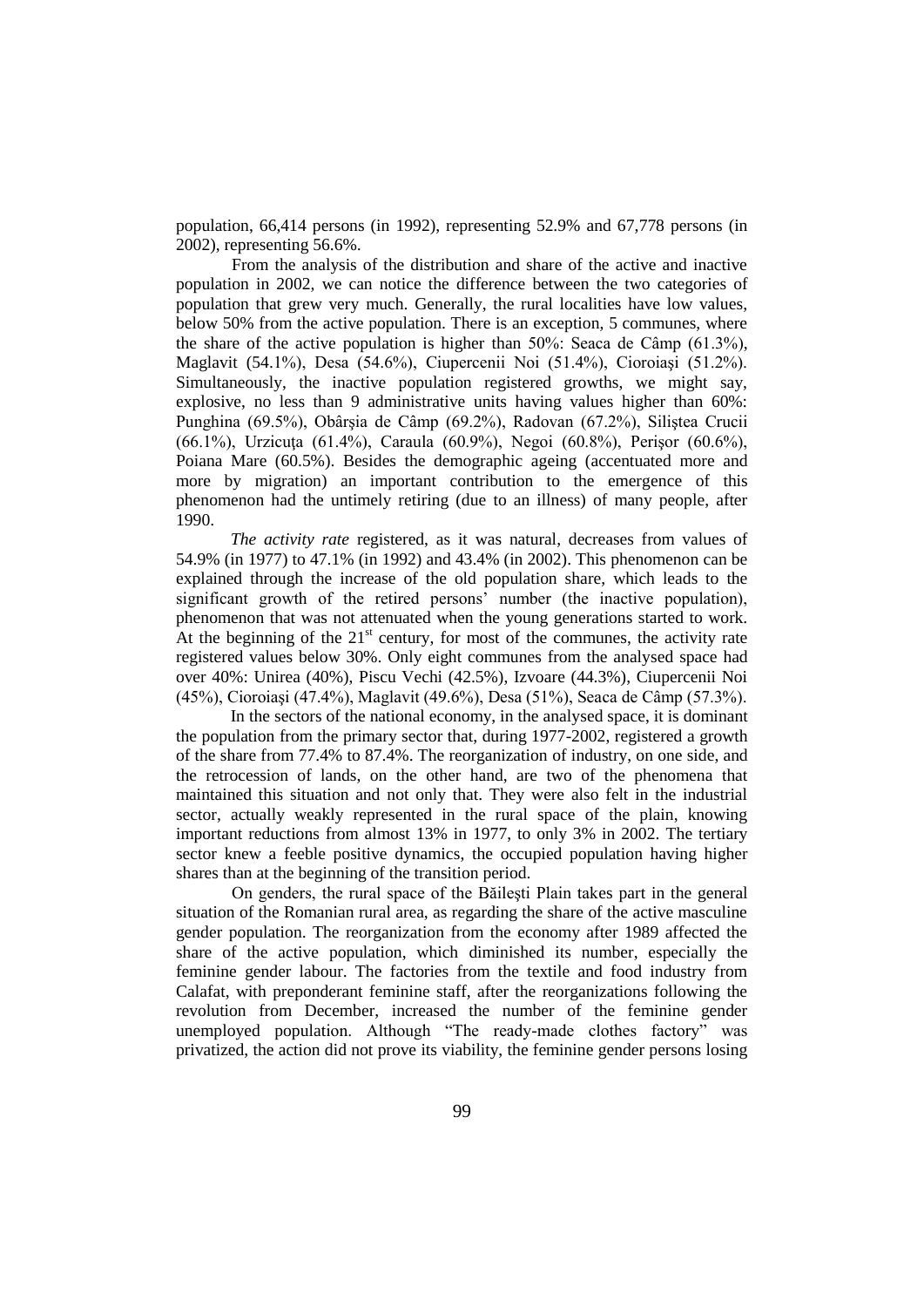further on their jobs. So, the values of the activity rate for the feminine gender were surpassed by those of the masculine gender.

For the analysed space, *the unemployment rate* had a descendant course, the number of the registered unemployed workers decreasing with 3.255 persons  $(66\%) - Fig. 5.$ 



**Fig. no. 5 The dynamics of the unemployed workers (1992-2006)**

The period after the revolution from December (1992) was characterized by the highest rate of the unemployment (8.5%), a consequence of the massive dismissals from the textile, food and chemical industry from Calafat. This negative demographic phenomenon led to the increase of the unemployed workers among the feminine population. Seven administrative units registered values of the unemployment rate of over 10% (among these, Cetate, with 16.3%). In 2006, the number registered in the documents and paid was 416 persons lower (20.2%) as compared to 2002 and 3,255 persons (66%) compared to 1992. Yet, this diminishing is more likely a statistical one, contrasting with the reality, because it is actually about pointing out of the specialized institutions, many persons continuing to lack a job. On the other hand, the revitalization of the economy from this region after the privatization of some factories from Calafat and Băileşti, the founding of some small trading companies, the increase of the individual workers, showed new directions for the employment in the studied region.

The dynamics of the population's number, the disappearance of some economic activities, the retirement before the age limit are causes that determined modifications of *the economic dependence* in the localities from the studied region. The evolution of this indicator, at the plain level, shows a growth of 57.2% in a time interval of 25 years (from 84.4 inactive persons to 100 active persons, in 1977, to 132.7 inactive persons to 100 active persons, in 2002). The numeric diminishing of the active segment, in parallel with the increase of the population's number that corresponds to the inactive segment determined, in time, modifications of the inactivity degree. If in 1977 it corresponded less than 1 inactive individual (0.8) to an active person, starting with 1992, the situation changes, evidencing a